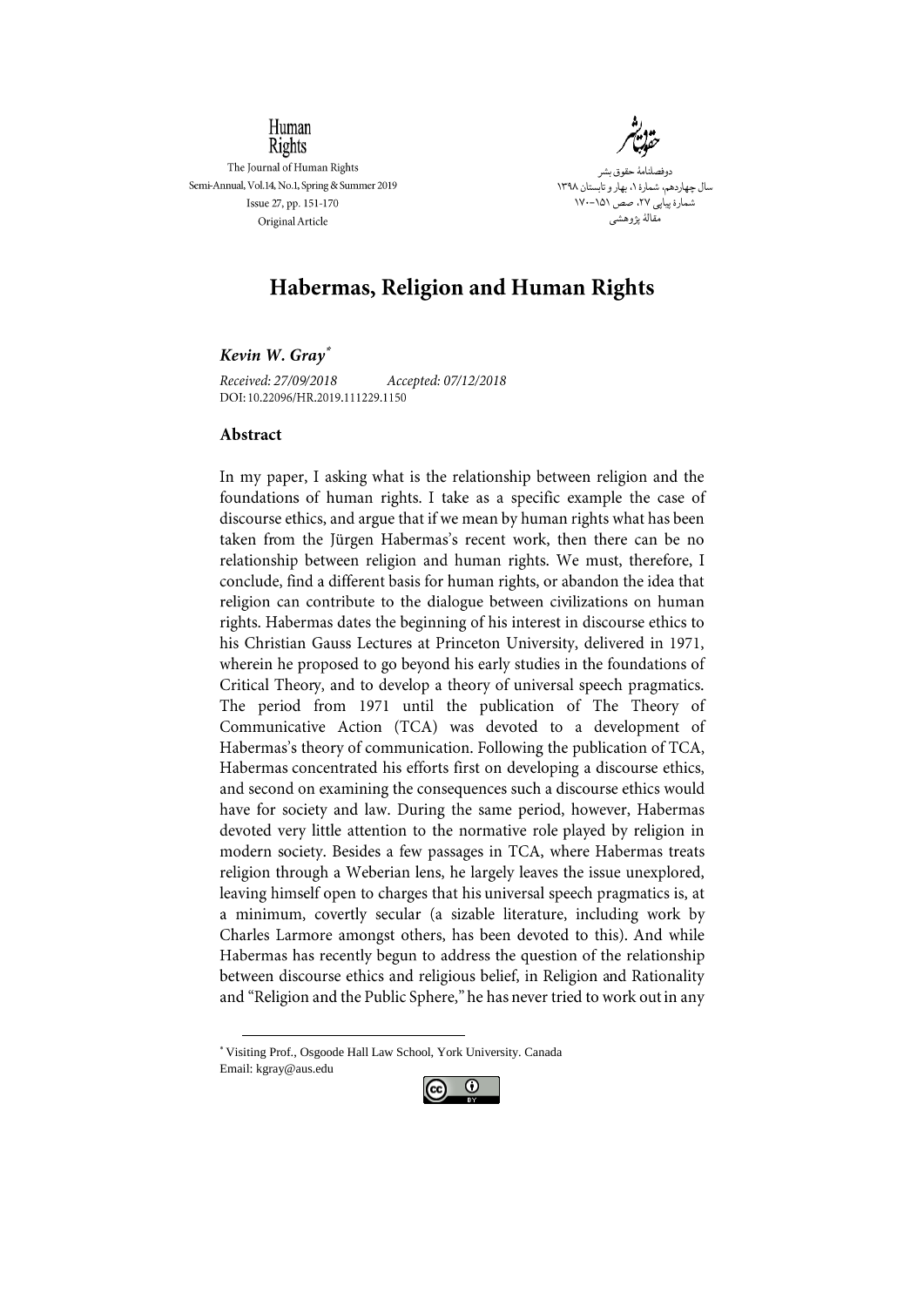### 28 Abstract & Bibliographies in English

detail an argument to show that his own understanding of human rights is compatible with a strong religious world view. Habermas's discussion of human rights comes mostly out of his work in Between Facts and Norms (BFN), and it is certainly in BFN that it is treated with the greatest theoretical rigour. In it, Habermas tries to work out a theory of law, based on his earlier discourse ethics. This system of law, in turn, is related to Habermas's understanding of human rights. Human rights, for Habermas, stem from the arguments developed to justify discourse ethics. In my paper, I argue, following, Farid Abdel-Nour, Thomas McCarthy, and William Rehg that Habermas's recent attempts to reformulate his (stronger) moral project in BFN does nothing to prevent the accusation that his theory cannot accommodate religious believers. I start by discussing the Principle of Discourse (introduced in Moral Consciousness and Communicative Action), which outlines Habermas's consensus theory of validity, and the Principle of Universalization (Principle U), the principle governing discourse ethics. From there, I examine the passage from Principle U to what has been called his Principle of Democracy (Principle Dem), arguing that the same faults that have been highlighted surrounding Principle U in the moral sphere apply to Principle Dem in the public sphere. After examining these theoretical considerations, I consider Habermas's contention that human rights derive from Principle Dem. I argue that because Principle Dem entails the equal contestation of all viewpoints, it effectively excludes strong religious viewpoints from the discussion of human rights in the public sphere. Finally, I examine other attempts to reformulate Habermas's project to make it more compatible with religion (attempts by McCarthy, Rehg, amongst others). I argue that these are successful only if one is willing to abandon Habermas's theory of universal speech pragmatics. I conclude, therefore, that Habermas's program of human rights outlined in BFN is incompatible with strong religious worldviews. One must either exclude religion from the public sphere, or come up with a separate justification (and possibly a different conception of the system of human rights.

**Keywords:** Religion; Foundation of Human Rights; Ethics; Habermas; Universalism; Public Sphere.